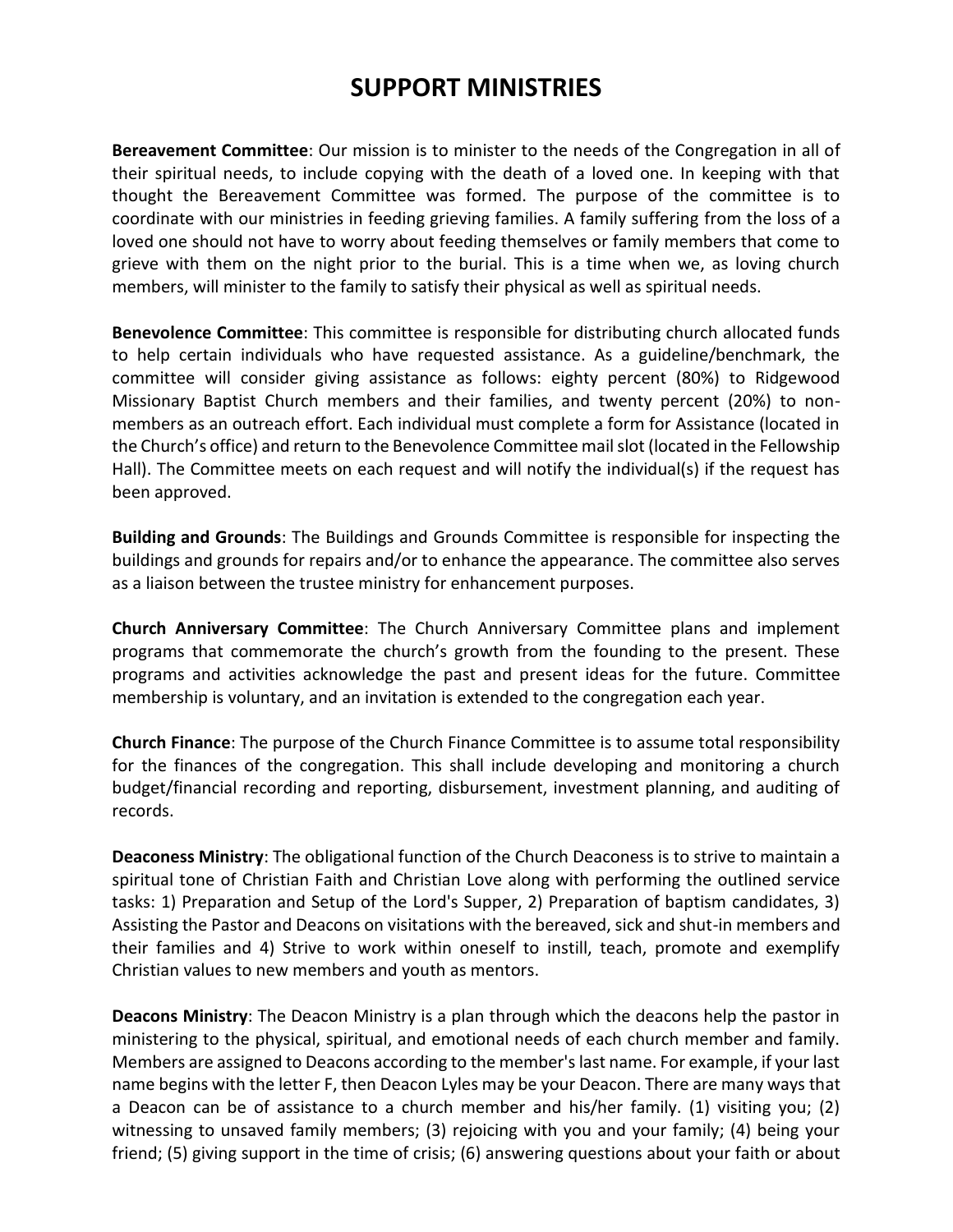your church; (7) helping you grow and have fellowship with other members and families in the church; (8) praying for and with you.

**Decorating Committee**: The Decorating Committee's main objective is to beautify the Sanctuary and Fellowship Hall in a way that the Lord will receive the glory. The committee is responsible for decorating the Family Life Center for church events that include the church body such as but not limited to the Church Anniversary, Pastor's Anniversary, and Revival. The Motto is, "To God be the glory."

**First Response Ministry**: First Responder's Ministry (1RM) is a service group made up of church members who volunteer to provide immediate medical services to those in need. We are excited about this ministry and the positive impact it will have on this body of Christ and the community. 1RM members are always on Duty during Sunday Church services. Our goal is to work with existing ministries, auxiliaries, and groups of RBMC. Deacons, Trustees, and Ushers are provided with the necessary information to alert us to respond to particular situations or health issues, when needed. We are committed to being obedient to God's will and His way, whether it is for health-related topic discussions, participation in Health Fairs, continued medical assistance education, etc. We do not provide medical diagnosis, medication administration or replace the role of your personal MD or Health Care Provider. We will act as a unit to function for the good of the body of Christ.

**Hospitality Committee**: The Hospitality Committee makes a follow-up telephone call to the pastor/person who the Pastor has personally invited to be the speaker/facilitator at one of the Church's programs; prepares an itinerary for the visiting pastor during his/her stay; and provides transportation to and from the airport; welcomes visitors who are attending the Church's Sunday Morning Worship Services; requests of the ushers that seating be reserved for guest churches; requests of the trustees that parking spaces be reserved for the buses and cars of visiting churches; greets guest churches upon their arrival and escorts members into the sanctuary; directs/escorts visitors to the Family Life Center or Fellowship Hall when visitors are to be served food; assists with helping visitors departure to be a safe one; and accommodates visiting pastors during an overnight stay.

**Human Resources Committee**: The Human Resources Committee takes a leadership role and provides services in support of Ridgewood Missionary Baptist Church. The Committee will act as a catalyst enabling all employees to contribute at optimum levels towards the success of the Church.

**Kitchen Committee**: The Kitchen Ministry prepares and serves food for all church activities. The goal of the staff is to prepare meals that are savory and to serve them in a Christ-like and professional manner.

**Media Ministry**: The Media Ministry's primary duty is to operate audio, the video system and projection for all church services. Both services are usually recorded on CD, DVD and cassette every Sunday, and copies are made available for members.

**Multi-Media Ministry**: The Multi-Media and Sound Ministry is responsible for making sure the congregation is able to focus on worship during each worship service and special events that takes place in the sanctuary. Our goal is to be an invisible part of each worship service to enhance the congregation's ability to worship through sight and sound.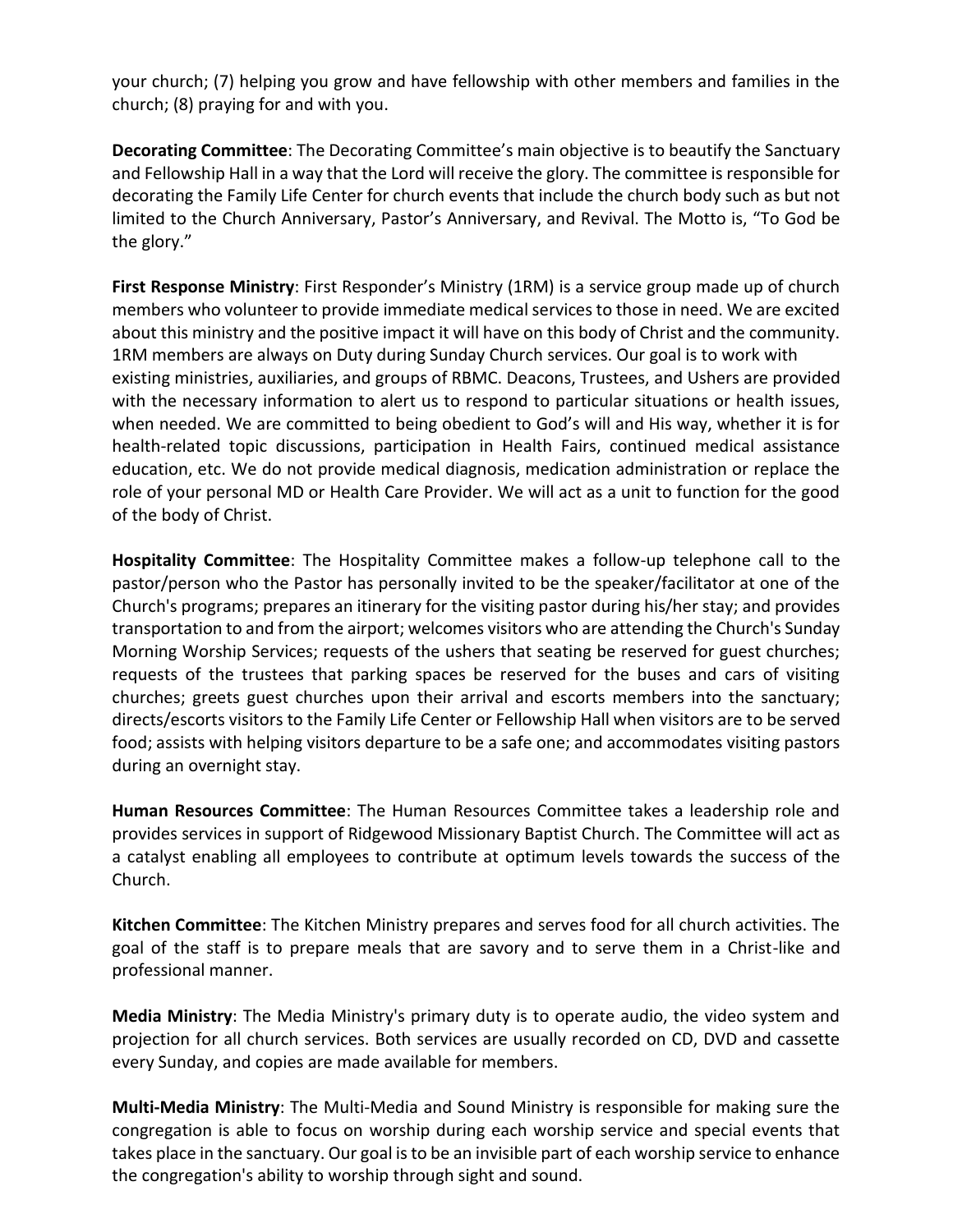**Nominating Committee**: The Nominating Committee is a standing committee that consists of five (5) members elected at the Church's annual meeting, who represent a cross-section of the Church membership who is well informed of the requirements and responsibilities of the Church officers. This committee works closely with the Church Council and is entrusted with the finding of members who are well fitted to bear the responsibility involving each leadership position. It conducts its work in harmony and confidentiality and presents its recommended slate of officers at the annual Church meeting or a special Church called meeting for the purpose of filling an unexpected position.

**Nurses' Ministry**: The Nurses' Ministry was established in 2003 to list the names of nurses who volunteer to be available to respond during church services should an emergency or need for first aid occur. It maintains a display of free health-related brochures and pamphlets, maintains fully stocked first aid kits and assists with health fairs and screenings to promote good health. A close working relationship exists between the Wellness Ministry and Ushers Ministry. Nurses' ministry members are available to assist other church ministries in securing speakers, presenters and/or materials. The Ministry is comprised of licensed nurses and church members who have had some type of medical-related training. The ministry is available to do other related services, as deemed necessary by the Pastor.

**Pastor's Aid Ministry**: The Pastor's Aid Ministry is dedicated to assisting and enhancing the spiritual and physical needs of our Pastor. These needs include such things as supporting him on trips to associations and conventions, seeing that his robes are properly maintained, initiating and carrying out the events for his anniversary and birthday, providing needed items for his office and other assistance as needed/requested.

**Publicity Committee**: The Publicity Committee is responsible for promoting the Church in and out of the community by way of written communication, radio, TV, CD's, tapes and other media sources.

**Receiving Committee**: The Receiving Committee Counselor is responsible for counseling with individual(s) who respond to the Pastor's call for salvation and/or membership. The Counselor assists the individual(s) in determining which qualification of membership applies: Candidate for Baptism, Christian Experience, Watch Care or by Letter.

**Resource Committee**: This committee is charged with providing the names of agencies and other resources to be utilized by individuals in various situations of need. The committee serves as a first line of defense before having to make financial requests to the Benevolence Committee.

**Security Ministry**: The purpose of this Ministry is to ensure the safety of our members as we come together to worship. The goal is to be peacemakers for all that enter our sanctuary. "Blessed are the peacemakers: for they shall be called the children of God. Matthew 5:9

**Solicitation Committee**: The Solicitation Committee was organized by Pastor Fred W. Coit as a means to acquire funds to support the Senior and Youth Ministries. Monies are to be solicited from financial institutions to accomplish this goal. Moreover, the committee also intends to apply for grants to aid their mission.